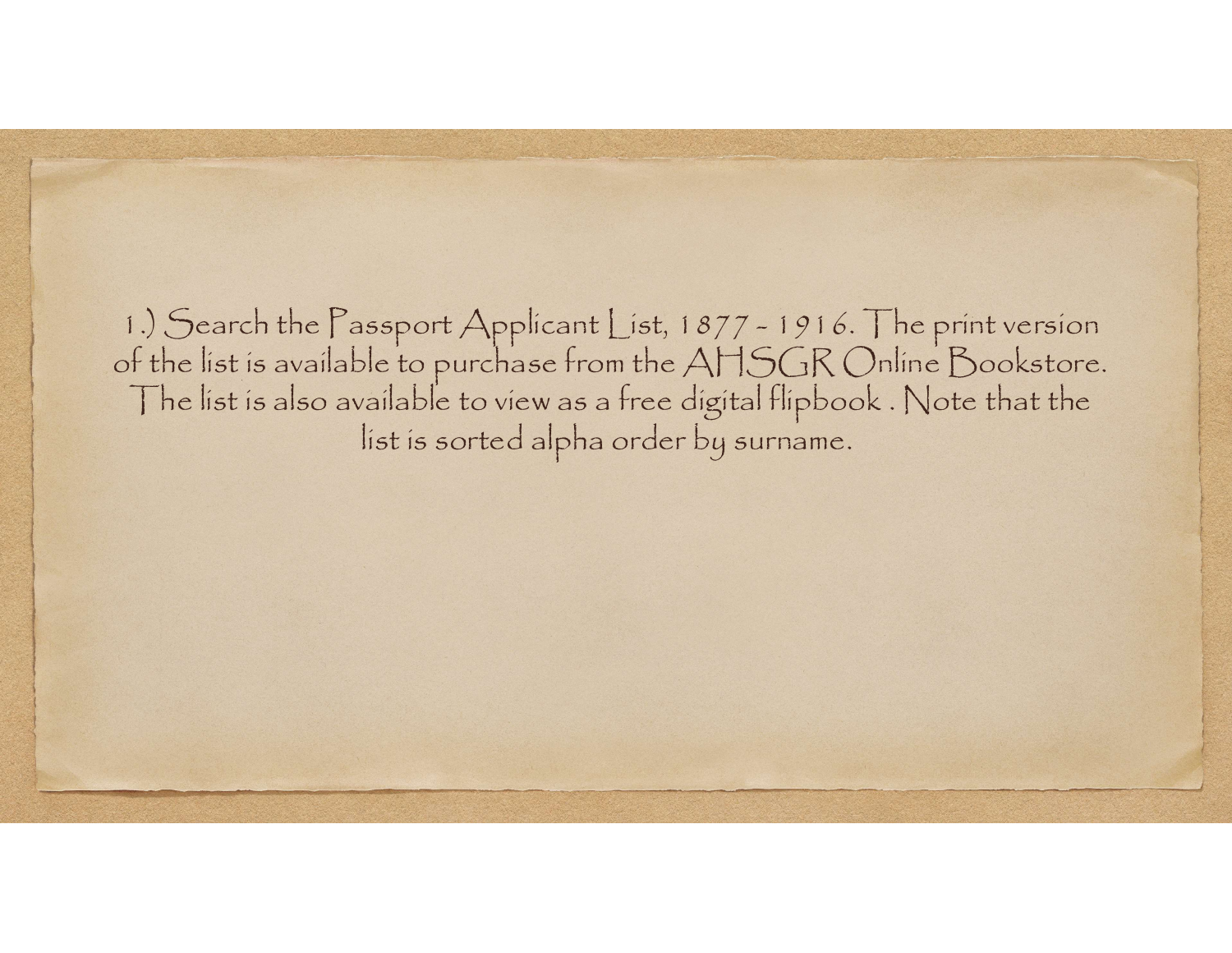2.) Fill out the Passport Order Form. Please submit only one Passport<br>Order Form per name. The form should be sent via email to<br>passportproject@ahsgr.org or via post to 631 D Street, Lincoln NE<br>68502. AHSGR will send an em received.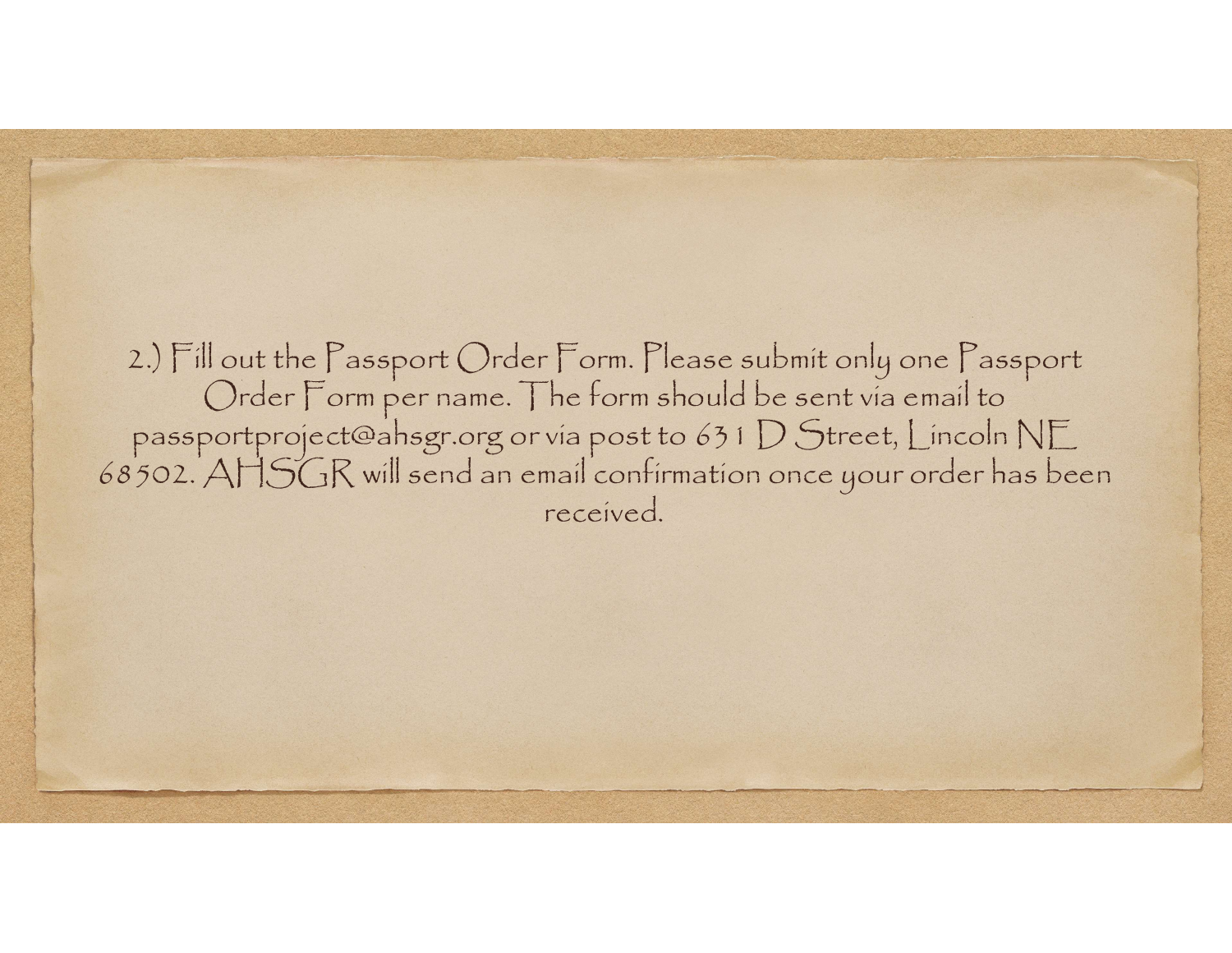3.) Payment must accompany your Passport Order Form. You can pay via credit card using the Passport Order Form or by calling AHSGR at 402-474-3363. Payment can also be made via check. All checks should be sent to AHSGR at 631 D Street Lincoln NE, 68502.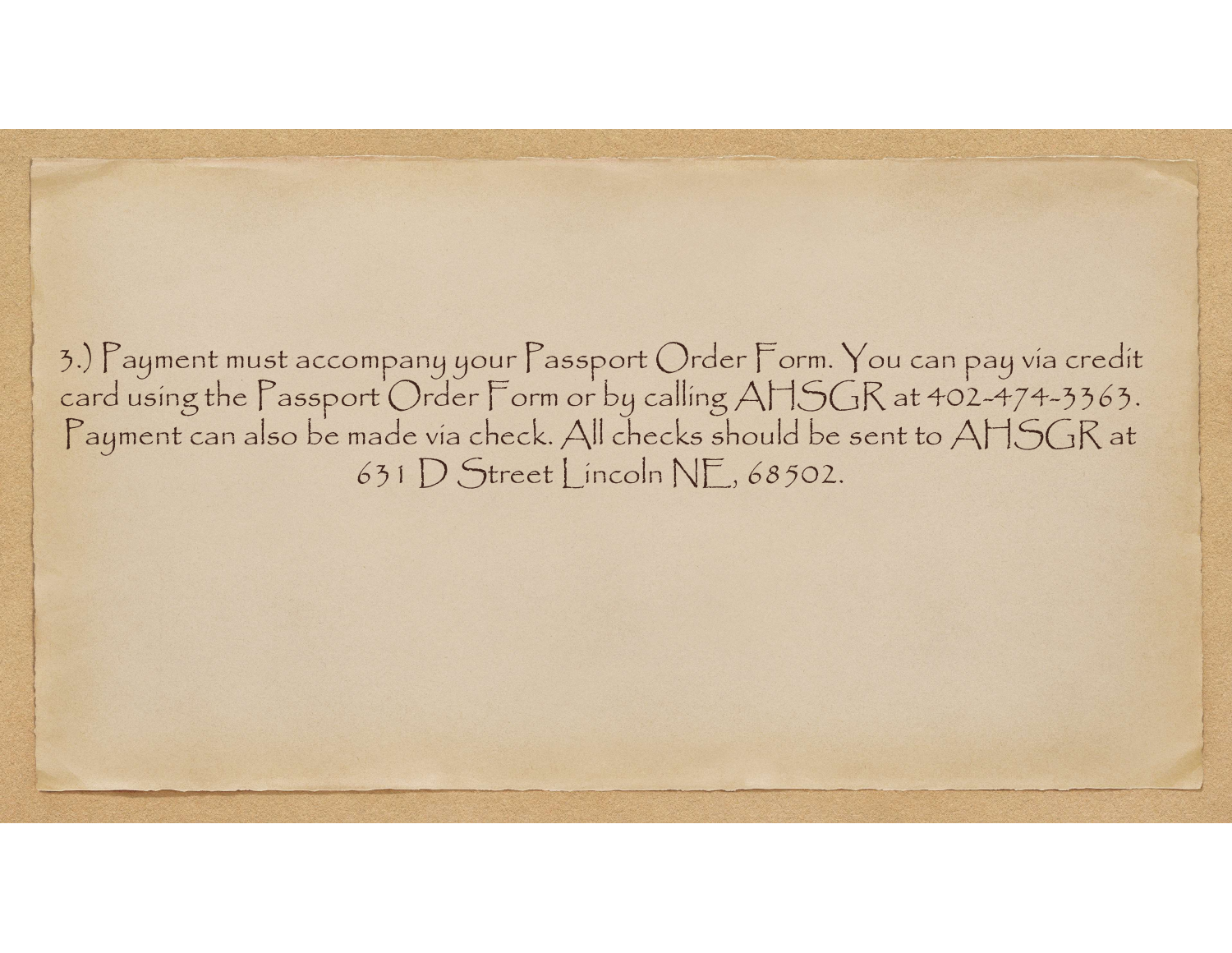4.) AHSGR will be the intermediary to acquire and translate the passport and associated documents. One copy will be retained by AHSGR, and the original copies will be sent to individual ordering.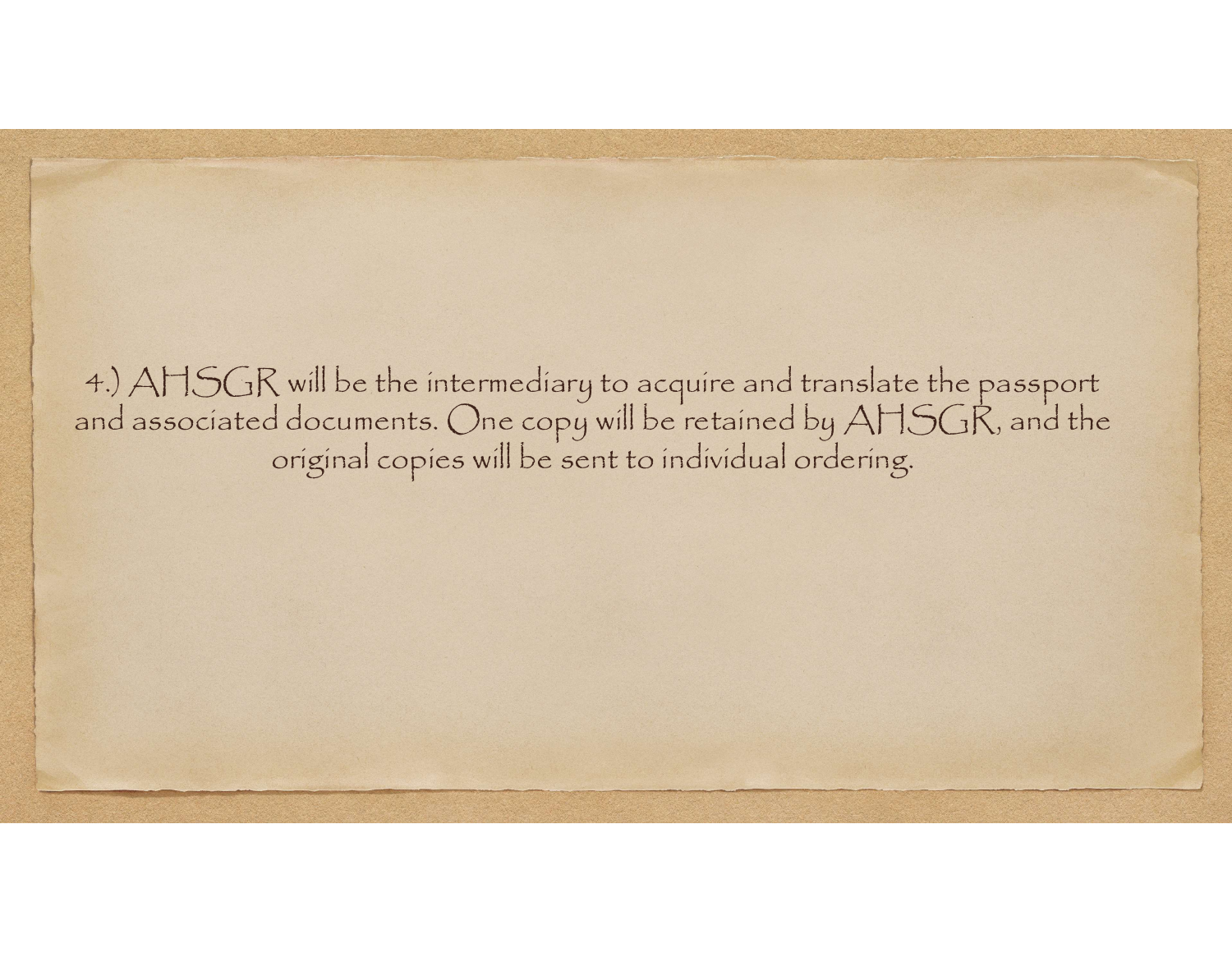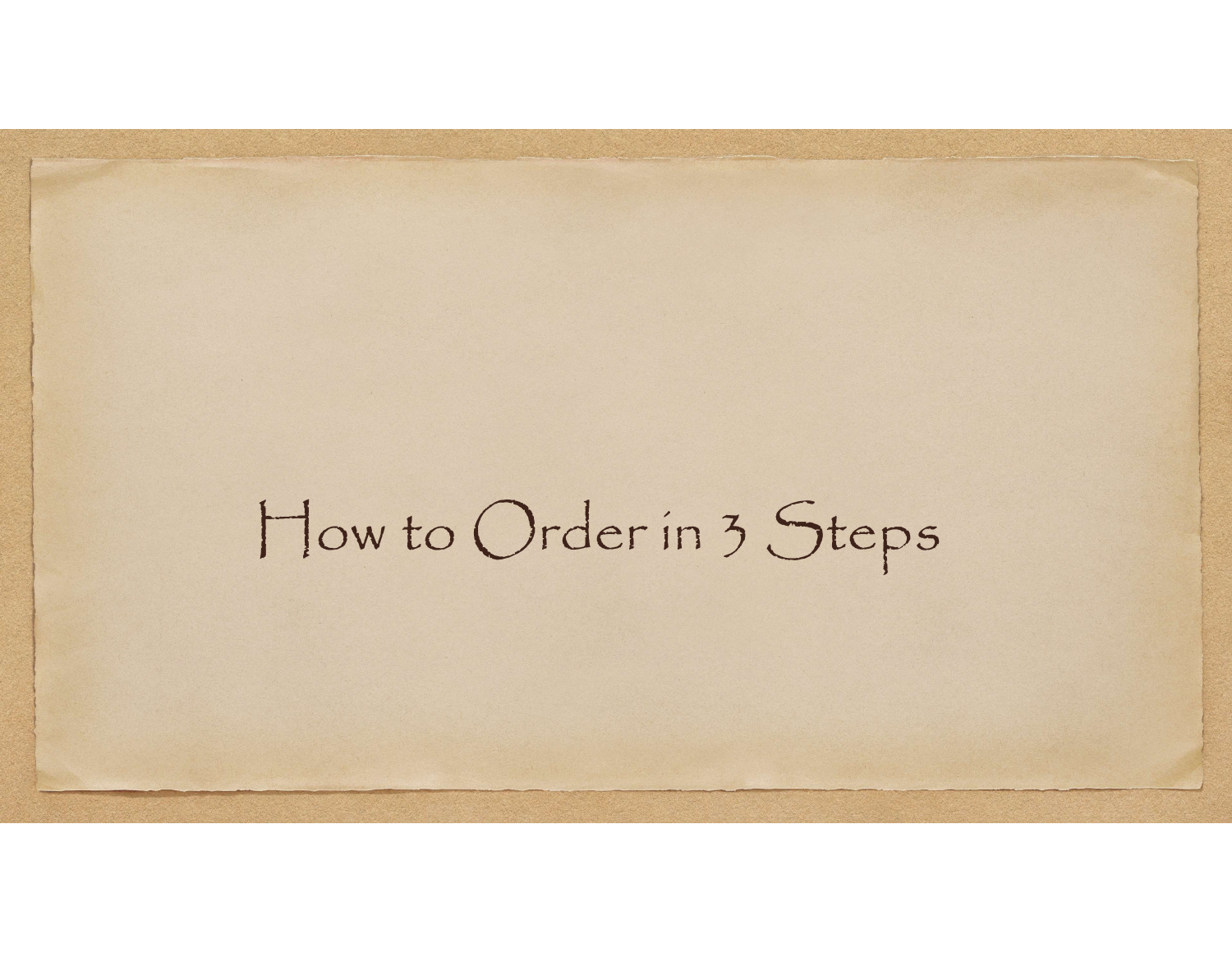## STEP 1:

Use the List to locate the names of the individual for whom you would like to acquire passports. You must use one request sheet per individual.

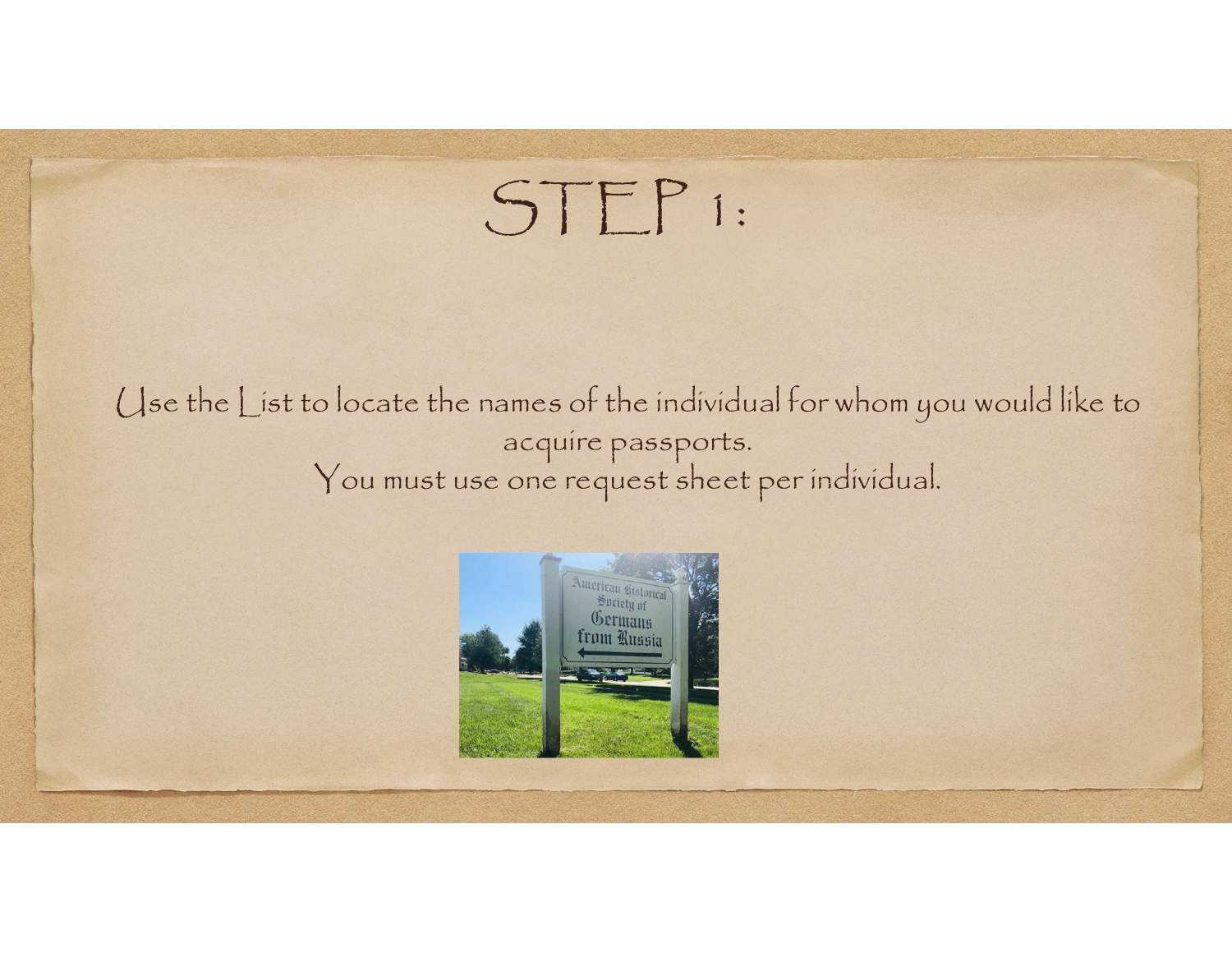## STEP 2:

After filling out the form and deciding on the type of payment, include both the request and payment. Then mail both to the American Historical Society of Germans from Russia.